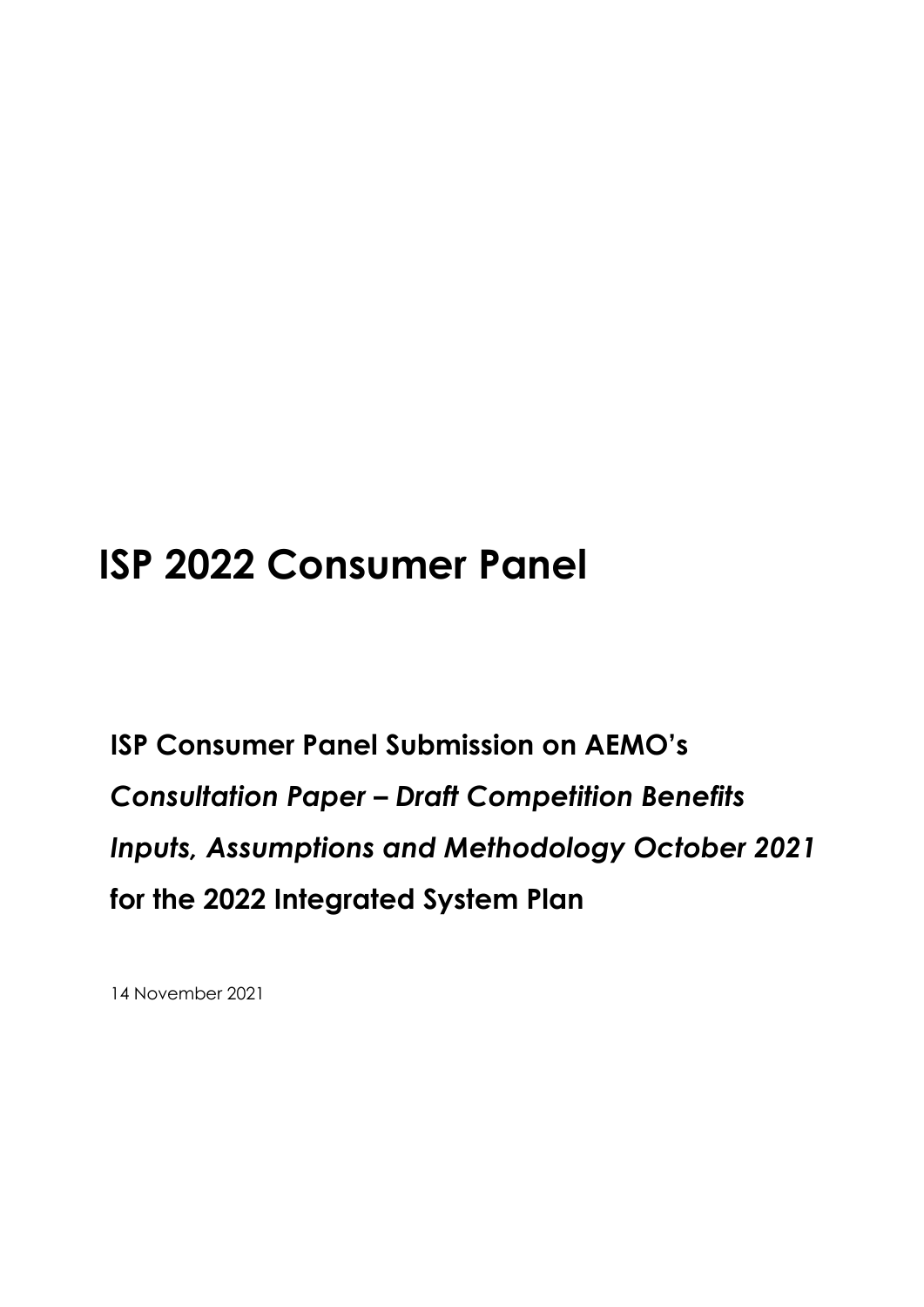# **Contents**

| $\mathbf{1}$ |                                                                             |
|--------------|-----------------------------------------------------------------------------|
| 1.1          |                                                                             |
| 1.2          |                                                                             |
| 1.3          |                                                                             |
| 1.4          |                                                                             |
| $\mathbf{2}$ |                                                                             |
| 2.1          |                                                                             |
| 2.2          |                                                                             |
| 2.3          | AEMO's proposed approach and key issues where feedback was sought11         |
| 2.4          |                                                                             |
| 2.5          |                                                                             |
| 2.6          | Competition benefits due to price elasticity of demand (demand response) 14 |
| 2.7          |                                                                             |



#### A Tribute to Mr David Headberry

The National Energy Objectives are based on promoting the long-term interests of consumers of energy. David spent decades doing just that. David's untimely passing on 12 November 2021 is a loss to his Family, his colleagues and to consumers at large. He was a frequent, reliable source of wise advice for us on The Panel and he will be greatly missed.

The ISP Consumer Panel can be contacted via [ISPConsumerPanel@aemo.com.au.](mailto:ISPConsumerPanel@aemo.com.au)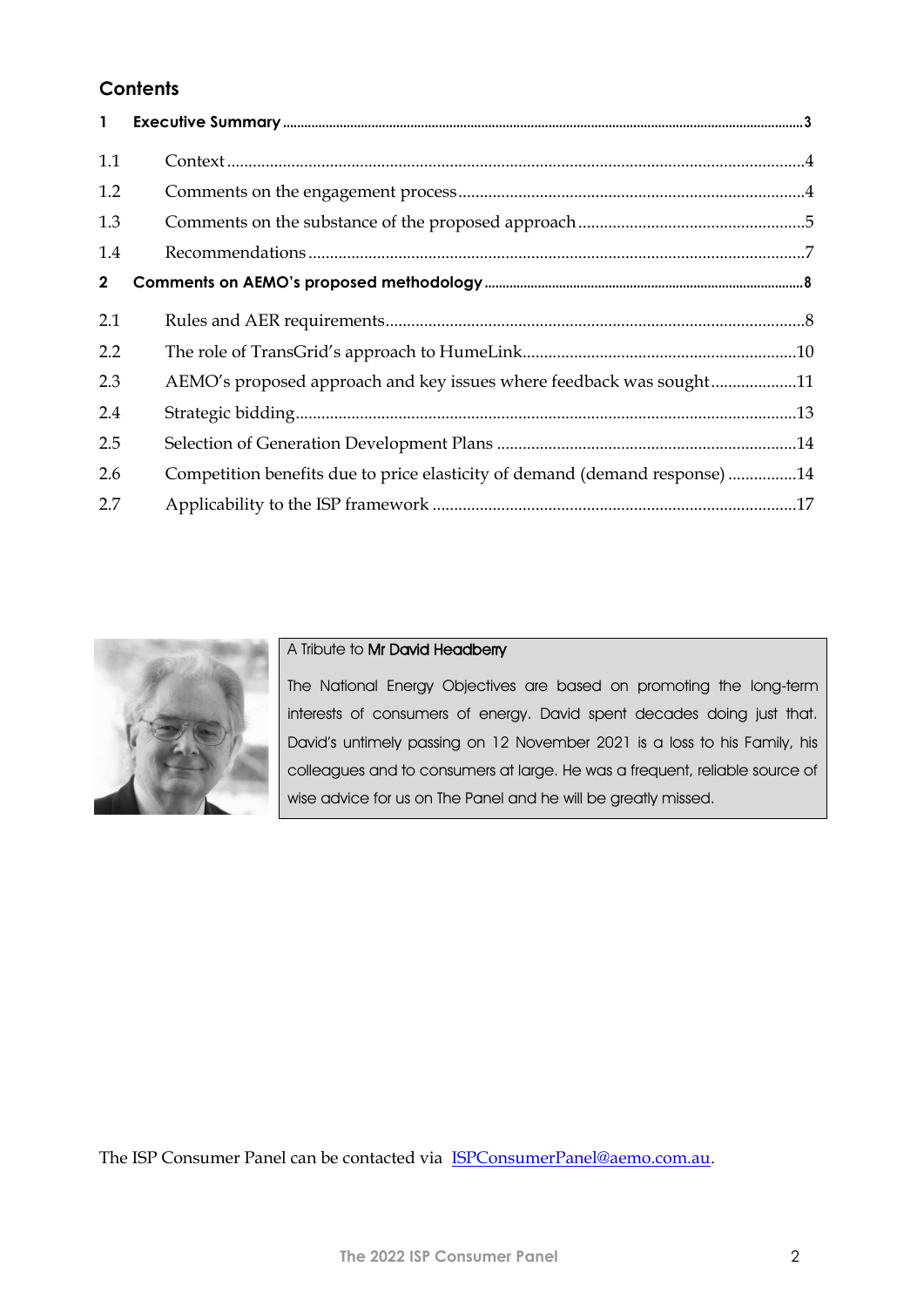### <span id="page-2-0"></span>**1 Executive Summary**

- The ISP seeks to identify the "Optimal Development Path" for the NEM based on a very large number of inputs and assumptions.
- The ISP must factor in **uncertainty** over coming decades around what energy consumers will want and need from the NEM, uncertainty around the future costs of different network, generation and storage technologies, uncertainty around government policies as well as cater for a range of closure dates for existing generators and numerous other "unknowns".
- The ISP must balance the risks of building too much, too soon with building too little, too late with building in the wrong places.
- Developing the ISP includes a complex comparison of costs and benefits for different options, over time, in different "future worlds" (the scenarios).
- There is inherent uncertainty in forecasts of both costs AND benefits. AEMO puts a lot of work into improving the accuracy of forecasts and managing the uncertainty that remains.
- This consultation is about AEMO including a class of benefits in the analysis of the 2022 ISP that has been available but not previously used – the benefits to the market of more competition between generators, unlocked by investments in the shared network.
- The Panel is comfortable that transmission investments can in theory reduce the potential for the exercise of market power by generators.
- However, we have some genuine concerns about the process of consulting so late in the ISP development cycle and about the robustness of the proposed methodology.
- The proposed methodology builds on one published by TransGrid in July 2021 and used as one of the classes of benefits that supports regulated investment in HumeLink.
- The proposed methodology draws on economic analysis of over 15 years ago but is the first attempt to claim sufficient certainty of estimates for this class of benefits to include them in a Transmission Cost Benefit Analysis in the NEM.
- The methodology has been introduced by TransGrid in a way that has resulted in limited scrutiny and debate. AEMO are considering further adapting the untested HumeLink approach (a discrete project) to ISP Development Paths (a series of discrete but connected projects) very late in the ISP development cycle – adding further uncertainty to any estimates produced.
- The Panel consider that the proposed methodology has significant flaws that are likely to overestimate these benefits. Combined with the observable tendency to underestimate the costs of Transmission Projects, overestimating benefits presents an unacceptable risk to consumers of funding inefficient regulated assets.
- To now include the proposed approach to competition benefits is to accept that the proposed methodology has now crossed a threshold for inclusion that hadn't previously been achieved. We do not believe the information provided or the process undertaken achieves that.
- The Panel is therefore unable to support the inclusion of competition benefits in the 2022 ISP. There is too much uncertainty in their estimation to be allowed to materially change investment decisions in multi-billion-dollar transmission infrastructure.
- If AEMO chooses to include some amount of competition benefits in the draft or final 2022 ISP, then we strongly recommend excluding components of the methodology with the highest uncertainty and least maturity and amending the methodology to address flaws that are likely to overstate competition benefits. Specific recommendations are provided in the submission.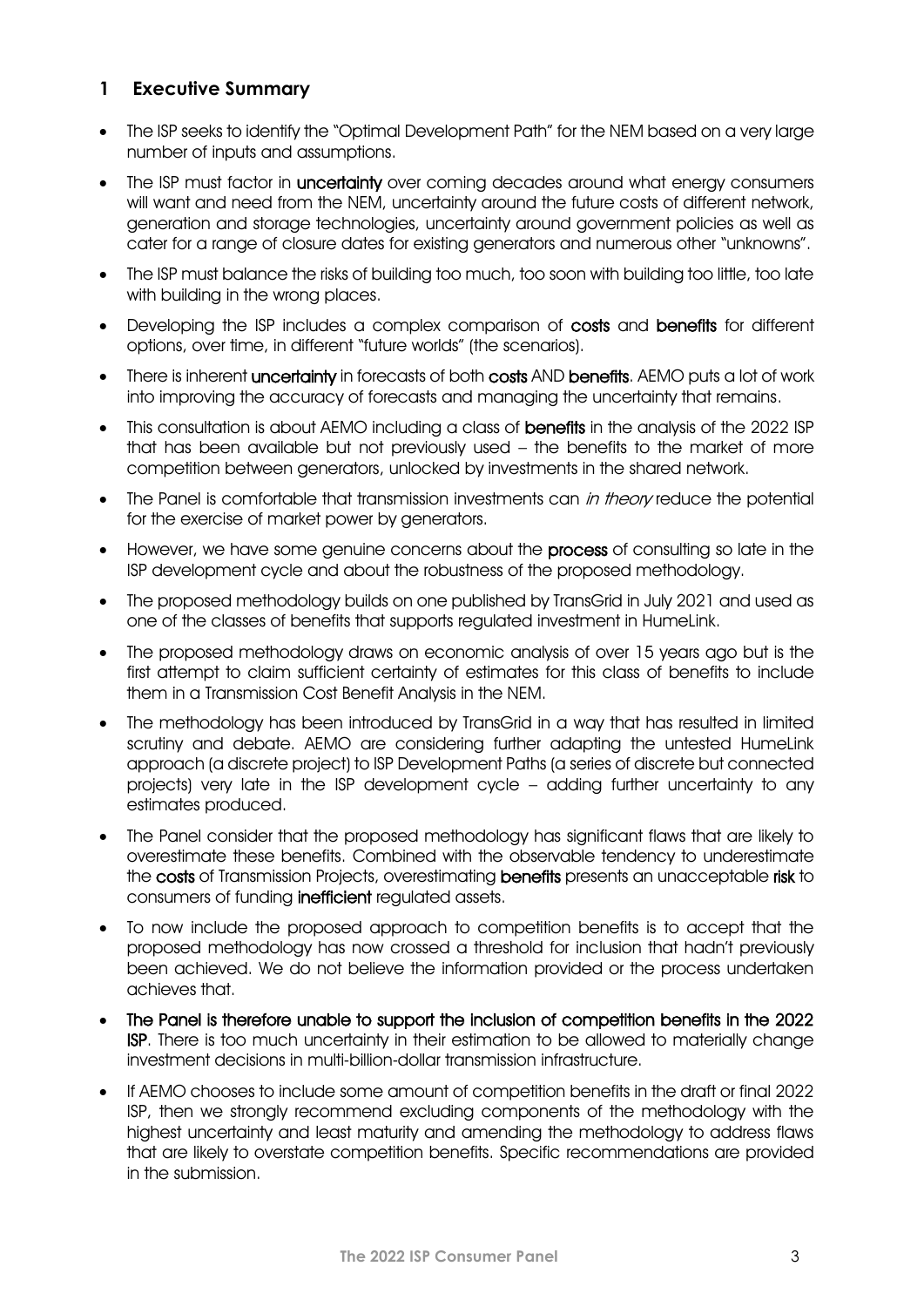#### <span id="page-3-0"></span>**1.1 Context**

The ISP Consumer Panel (the Panel) welcomes the opportunity to respond to AEMO's Consultation Paper on 'Draft competition benefits inputs, assumptions and methodology'.

The Panel was established under the National Electricity Rules in November 2020 as part of the oversight framework that accompanied the introduction of the ISP.

This submission is in response to an 'out of cycle' consultation process initiated on October 15<sup>th</sup> 2021. AEMO are considering amending the recently published ISP Methodology to include a class of benefits in the ISP modelling and cost benefit analysis known as 'competition benefits'1. These benefits are proposed to be included in the Draft 2022 ISP, which must be published on December 10<sup>th</sup> 2021, which is just 4 weeks from the close of these submissions.

The recently published version of the ISP Methodology states<sup>2</sup>:

#### • Competition benefits:

- Competition benefits refer to the increased economic efficiency that may occur from improved competitive behaviours in the market as a result of investments.
- Quantification of competition benefits is a challenging task even when considering a single investment. Including competition benefits throughout the consideration of alternative DPs on a whole-of-system plan would not be possible, nor would the benefits be expected to be material relative to project costs.
- AEMO does not by default include competition benefits in the CBA analysis, but they could be included by TNSPs as part of subsequent RIT-T analysis on any actionable projects.

The Panel is of the view that, to now include the proposed approach to competition benefits is to accept that the proposed methodology has now crossed a threshold for inclusion that hadn't previously been achieved. We do not believe the information provided or the process undertaken achieves that.

This submission provides feedback separately on **process** and **content**.

### <span id="page-3-1"></span>**1.2 Comments on the engagement process**

The process of consulting on a substantial change so late in the planning and forecasting cycle makes meaningful engagement very challenging. Given the Panel's stated aim of *a 'whole of system plan' that consumers can have confidence in*, our view is that this **process**, unfortunately, risks undermining confidence in the ISP.

<sup>1</sup> <https://aemo.com.au/consultations/current-and-closed-consultations/competition-benefits-in-the-isp>

<sup>&</sup>lt;sup>2</sup> Available from [https://aemo.com.au/energy-systems/major-publications/integrated-system-plan](https://aemo.com.au/energy-systems/major-publications/integrated-system-plan-isp/2022-integrated-system-plan-isp/isp-methodology)[isp/2022-integrated-system-plan-isp/isp-methodology](https://aemo.com.au/energy-systems/major-publications/integrated-system-plan-isp/2022-integrated-system-plan-isp/isp-methodology) page 73 (Published 20 August 2021)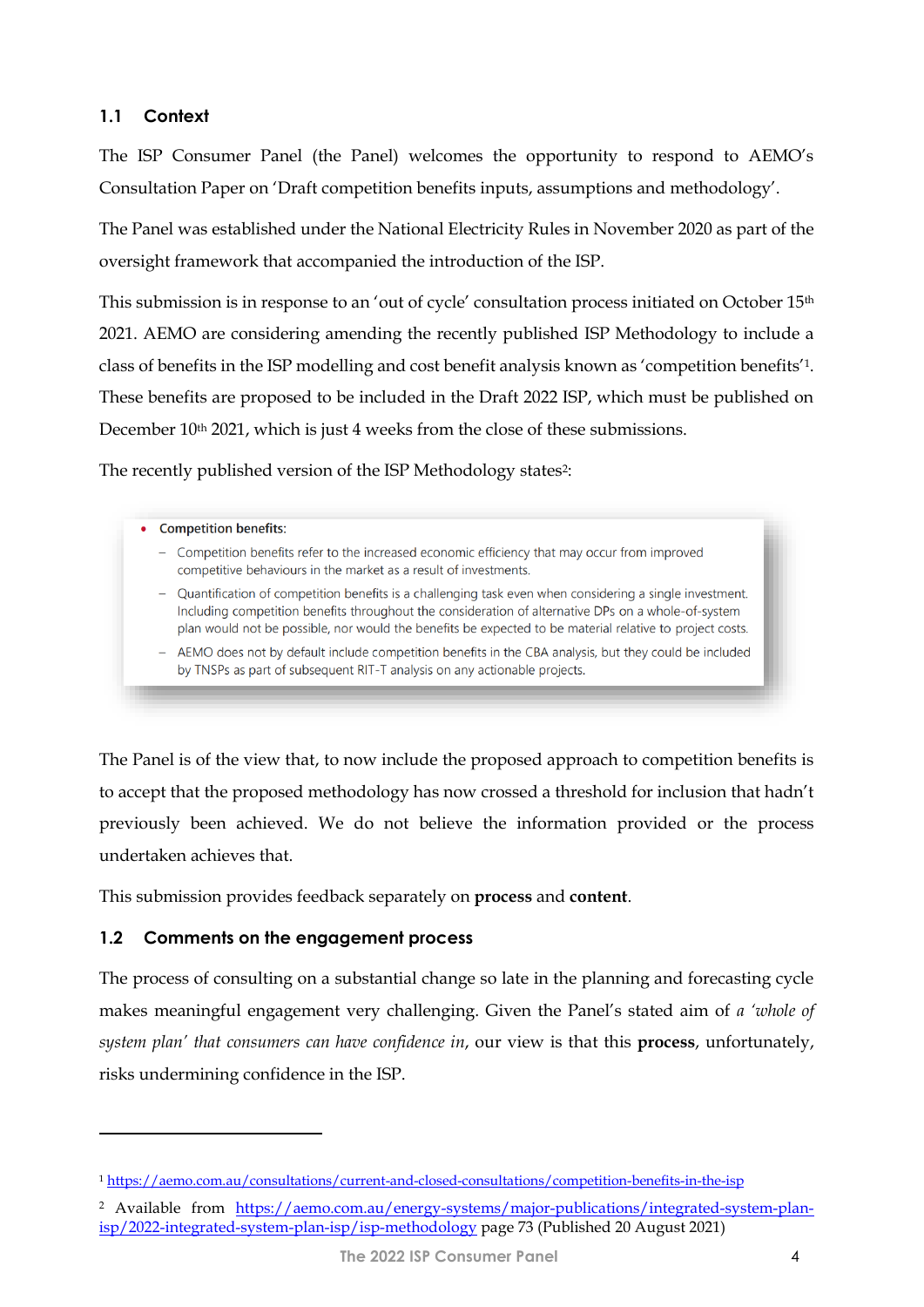It is difficult to see how AEMO can give due consideration to submissions on such an important issue in time for finalising the draft ISP in 4 weeks, particularly given the lead times for the modelling and drafting required for the Draft ISP.

The inclusion of competition benefits *could* materially affect the outcomes of the Draft 2022 ISP and result in consumers funding projects costing billions of dollars. We are also concerned that the consequences of the inclusion of this class of benefits in the Draft ISP for the Regulatory Test for Transmission has not been fully explained to stakeholders. We understand from comments from AEMO staff that the Draft 2022 ISP may also act as an 'ISP update' under the rules<sup>3</sup>. That would mean AEMO's approach to this issue in the Draft 2022 ISP will flow though to current RIT-T projects including HumeLink and may have immediate and irreversible impacts on consumers. These process concerns therefore cannot be dismissed on the basis that the Draft 2022 ISP 'is only a draft' and AEMO could consider this issue further before the Final 2022 ISP.

#### <span id="page-4-0"></span>**1.3 Comments on the substance of the proposed approach**

The Panel is comfortable that transmission investments *can in theory* reduce the technical potential for the exercise of market power by generators. However, the 'competition benefits' class of benefits have not been included historically as no methodology for their reliable calculation has been established.

Chapter 5 of the National Electricity Rules "Network Connections Access, Planning and Expansion" sets out the requirements placed on AEMO in preparing the ISP. Section 5.22.10 "Preparation of ISP" sets out the approach to market benefits at clause (c) and refers to competition benefits at clause  $(c)(1)(\text{vii})$ . The Rules state at clause  $(c)(3)$  that AEMO must:

- consider all classes of market benefits as material unless it can provide  $(3)$ reasons why:
	- $(i)$ a particular class of market benefit is likely not to materially affect the outcome of the assessment of the *development path*; or
	- $(ii)$ the estimated cost of undertaking the analysis to quantify the market benefit is likely to be disproportionate given the level of uncertainty regarding future outcomes.

<sup>&</sup>lt;sup>3</sup> See clause 5.22.15. of the NER An ISP Update must be used by AEMO when undertaking the 'feedback loop' to assess whether a RIT-T project continues to form part of the 'optimal development path' under clause 5.16.5A of the NER. This feedback loop is the final check by AEMO on whether a transmission project has net benefits for consumers and should proceed. If this feedback loop test is completed before the final ISP AEMO will not have an opportunity to reconsider the benefits of the project in the final ISP.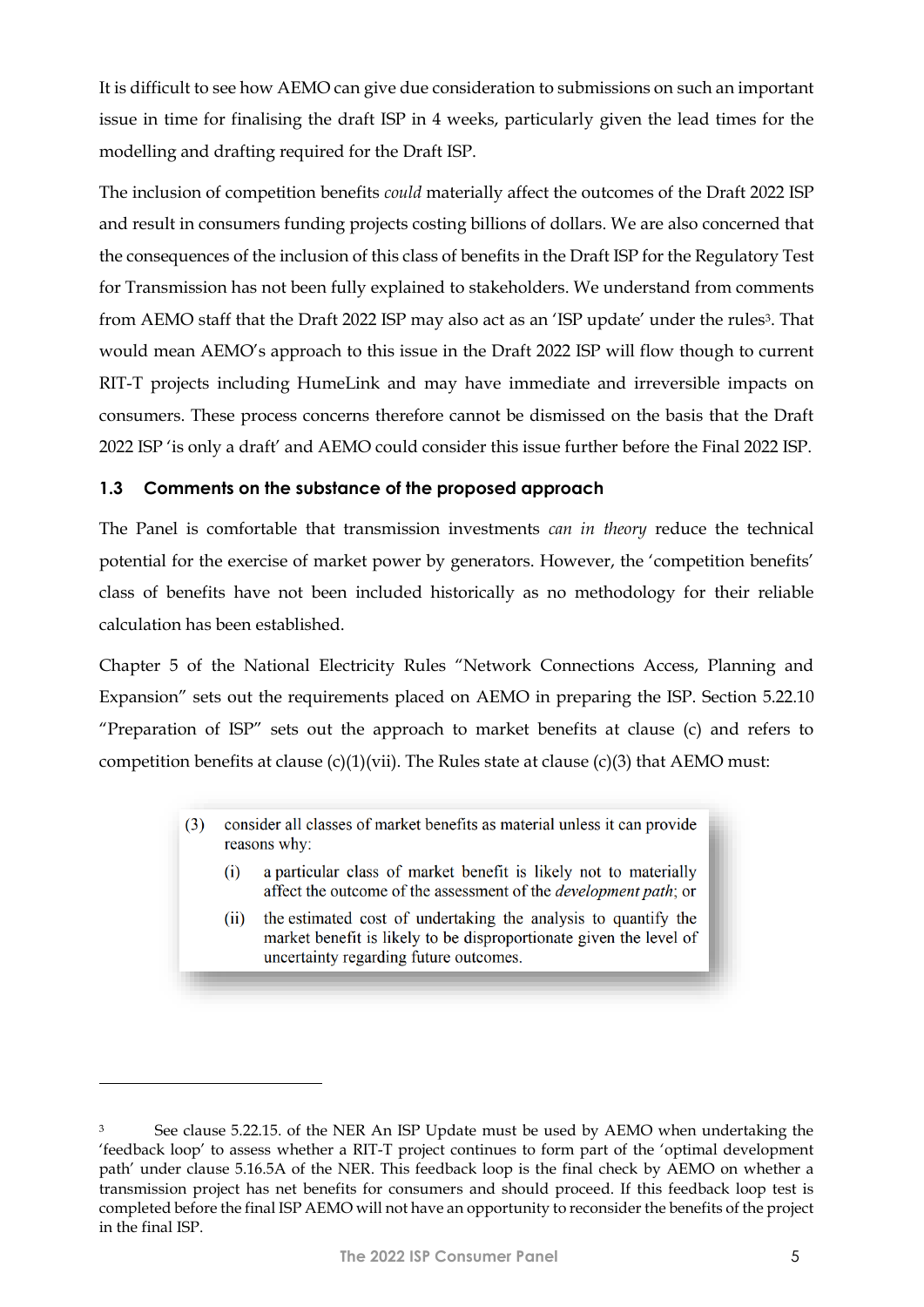The question of **materiality** is, in our view, *dependent* on considerations of **uncertainty**. From a consumer perspective, estimates of benefits must be sufficiently robust before any mid-point estimate should be used in the cost benefit assessment. The key questions to answer then are around uncertainty in the estimation of the benefits and if they can be estimated with sufficient certainty to be allowed to be material.

TransGrid have recently included competition benefits in the Project Assessment Conclusions Report (PACR) for HumeLink based on a methodology developed by EY. There is no formal consultation process associated with a PACR and there is no longer any requirement for AER approval of the outcomes of the RIT-T process, so there has been almost no scrutiny to date of the proposed approach. AEMO are now consulting on the adoption of a similar approach for the Draft ISP.

The Panel is of the view that the methodology proposed by AEMO and EY for calculating competition benefits is not sufficiently robust (i.e too much uncertainty remains) to allow AEMO to determine that competition benefits are likely to be material and should be included in the analysis for the 2022 ISP.

This conclusion is not only due to the limited consultation that has been undertaken on the issue but also due to the following flaws that we consider are apparent in the proposed methodology:

- The proposed methodology makes numerous simplifying assumptions regarding which generators are likely to exercise market power before and after the ISP project. These 'with' and 'without' assumptions are likely to materially overstate competition benefits.
- The methodology proposed by EY uses a misleading comparison between generation development paths with and without the transmission project that is likely to overstate or even double-count benefits.
- The proposed approach to estimating competition benefits from increased consumption resulting from reduced consumer (i.e. retail) prices (confusingly called 'demand response' by AEMO and EY) is based on highly simplified and unreliable assumptions regarding demand elasticities, future retail prices and consumer behaviour that are not supported by any robust evidence. Those assumptions are so unreliable that all competition benefits categorised as 'demand response' should be removed from the methodology and no weight should be placed on them.
- The proposed methodology assumes that generators with market power immediately before the transmission project would have retained the same level of market power for 10 years if the transmission project did not occur. Competition benefits are therefore assumed to apply for 10 years from commissioning of the transmission project. In reality, many other factors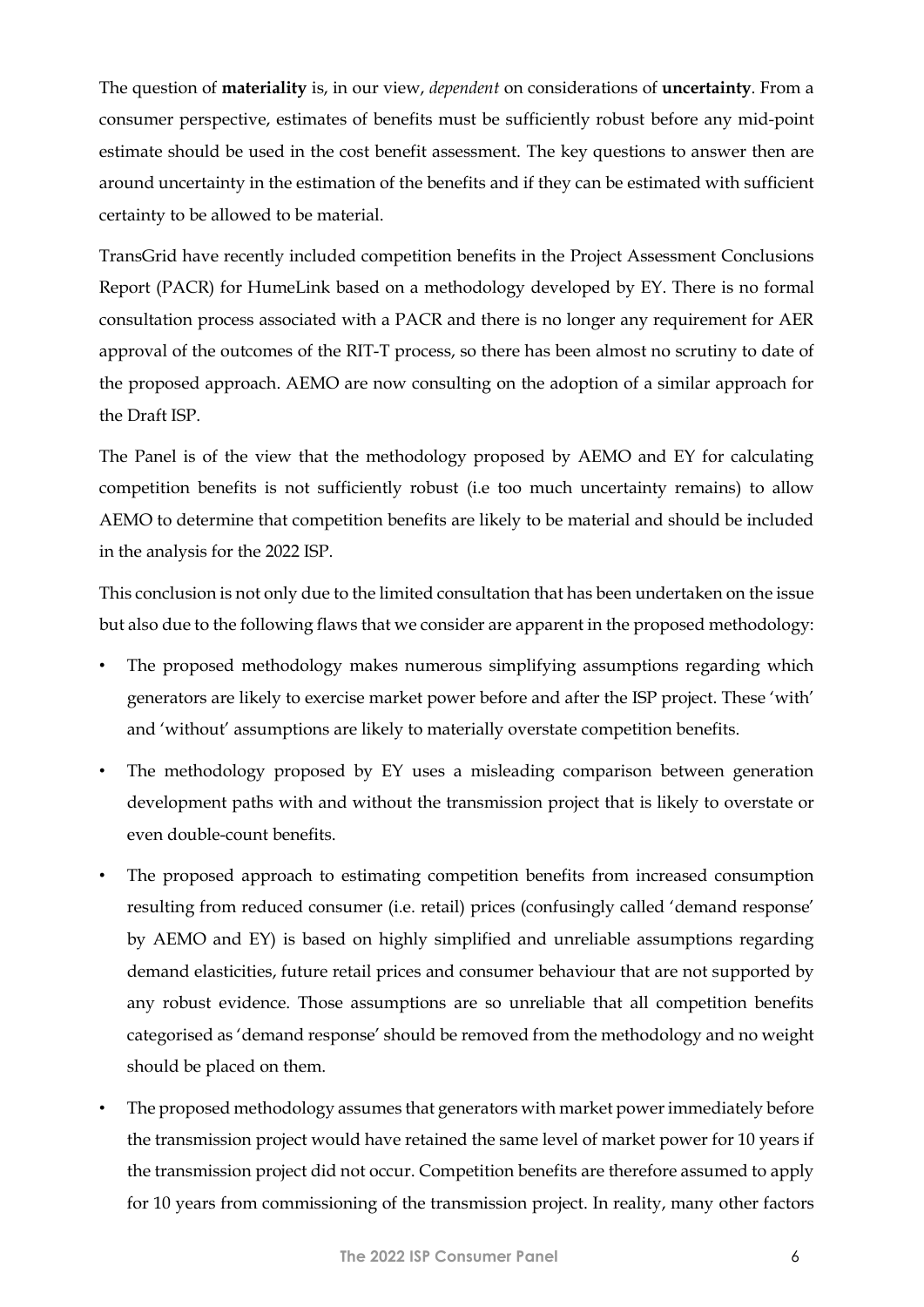are also likely to erode or change that market power much sooner, including regulatory reforms, the entry of new generators or other transmission projects.

As a result, the Panel is of the view that consumers are very unlikely to actually see a material amount of these competition benefits.

The Panel is therefore unable to support the inclusion of competition benefits in the 2022 ISP. There is a very good reason they have not been included previously in RIT-T or ISP analyses. There is too much uncertainty in their estimation to be allowed to materially change investment decisions in transmission infrastructure. Unfortunately, adapting the approach put forward by TransGrid for HumeLink does not advance the issue across any threshold for certainty or materiality to be included now. Undertaking the required level of further analysis would also simply not be possible in the very limited time available prior to publication of the Draft ISP.

#### <span id="page-6-0"></span>**1.4 Recommendations**

Given the timing of the process, limited consultation on the issue, the lack of robustness of the proposed methodology and the resulting extremely high level of uncertainty inherent in the estimates of competition benefits, the Panel recommends that AEMO determines that estimates of competition benefits remain too uncertain to be judged material and therefore will not be included in the draft or final 2022 ISP.

If AEMO chooses to include some amount of competition benefits in the draft or final 2022 ISP, then we strongly recommend excluding components of the methodology with the highest uncertainty and least maturity and amending the methodology to address flaws that are likely to overstate competition benefits, including:

- Considering options for undertaking alternative assessments of which generators are likely to be able to bid strategically after the transmission project and/or discounting the competition benefits to reflect the likelihood that some degree of market power will remain after the project.
- Changing the approach to determining the generation development plans used in the modelling with and without the transmission project to avoid using a misleading comparison between generation development paths that overstates or double-counts benefits.
- Excluding all competition benefits categorised as 'demand response' on the basis that they are too unreliable to place any weight on them.
- Reducing the period for which competition benefits are assumed to apply from 10 years post commissioning to *either* 10 years from the time of the analysis *or* 5 years post commissioning.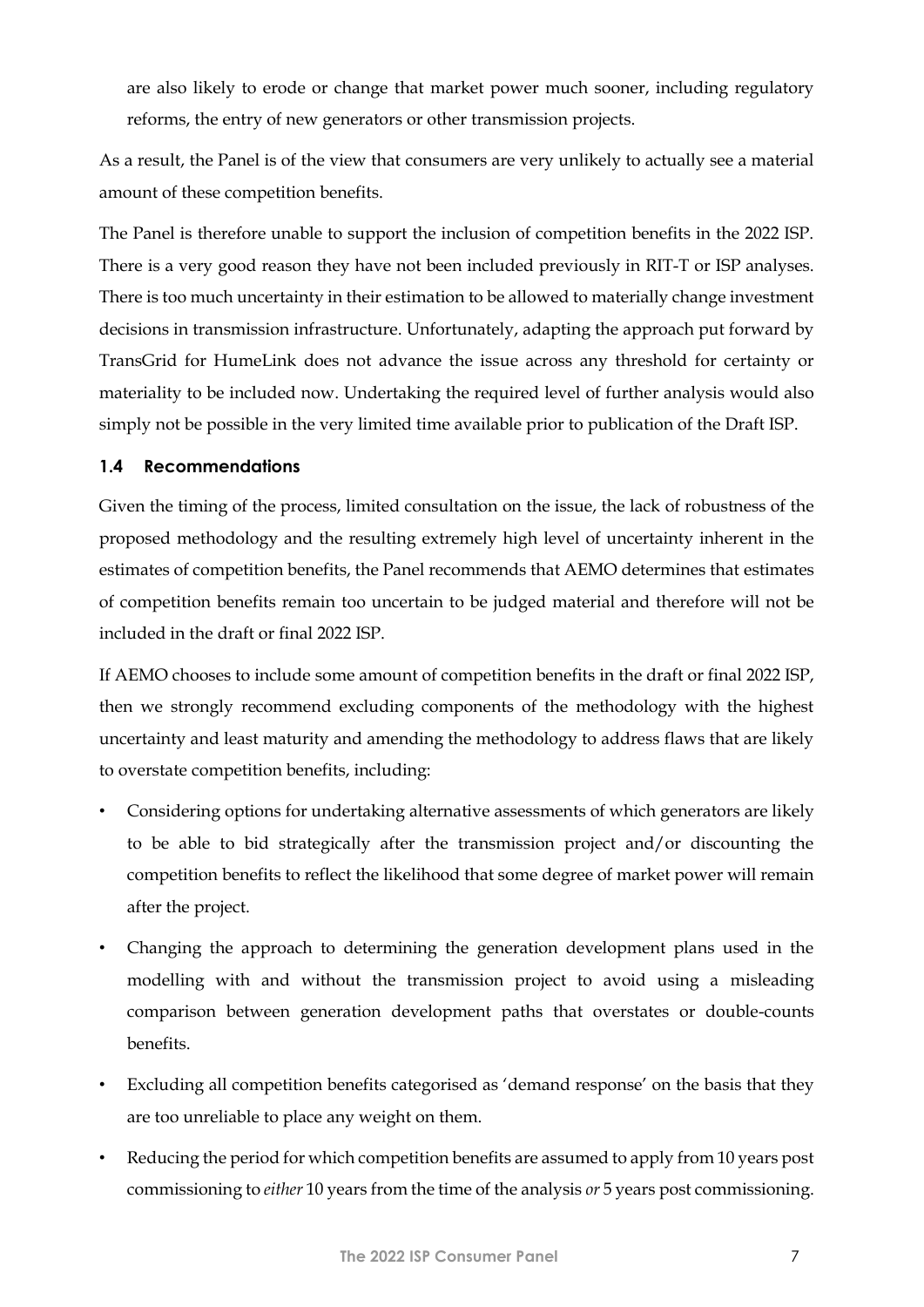# <span id="page-7-0"></span>**2 Comments on AEMO's proposed methodology**

#### <span id="page-7-1"></span>**2.1 Rules and AER requirements**

The National Electricity Rules prescribe the market benefits that can be included in preparing the ISP. These benefits include competition benefits. The AER's Cost Benefit Analysis Guideline provides a high-level explanation of this benefit category<sup>4</sup>:

## **Explanatory box 1: Competition benefits and bidding behaviour**

Valuing competition benefits entails modelling the likely impact of a development path on the bidding behaviour of generators (and other market participants) who may have a degree of market power relative to the counterfactual development path.

However, not all changes in bidding behaviour may count as competition benefits. Where changes in bidding behaviour result in lower cost generation displacing higher cost generation, this may be counted as a competition benefit. Where changes in bidding behaviour do not affect the generation that is dispatched, this **may not** be counted as a competition benefit. This will be the case even if the bidding behaviour results in changes in wholesale prices. Changes in prices that do not affect the generation that is dispatched are wealth transfers (transfer of surplus) between producers and consumers, and so must be excluded from market benefit calculations.

A more comprehensive explanation is given in the AER's RIT-T Guideline which also provides worked examples of the two approaches that have been developed - Biggar and Frontier – are provided. The AER notes<sup>5</sup>:

*"The key requirement in calculating competition benefits is a robust approach to the methodology for determining 'realistic' bidding behaviour. We do not wish to prescribe the methodology for determining realistic bidding behaviour other than to suggest it should:*

- *be based on a credible theory as to how participants are likely to behave in the wholesale spot market over the modelling period; and*
- *take into account the impacts of other participants' behaviour on the bidding behaviour of any given participant."*

The rules also require the market benefits to be 'material'<sup>6</sup> and that AEMO must:

*(3) consider all classes of market benefits as material unless it can provide reasons why:* 

<sup>4</sup> AER Cost Benefit Analysis Guideline August 2020 p.21

<sup>5</sup> AER "Application Guidelines – Regulatory Investment Test for Transmission" August 2020 Appendix A pp 88-9[1 https://www.aer.gov.au/system/files/AER%20-](https://www.aer.gov.au/system/files/AER%20-%20Regulatory%20investment%20test%20for%20transmission%20application%20guidelines%20-%2025%20August%202020.pdf) [%20Regulatory%20investment%20test%20for%20transmission%20application%20guidelines%20-](https://www.aer.gov.au/system/files/AER%20-%20Regulatory%20investment%20test%20for%20transmission%20application%20guidelines%20-%2025%20August%202020.pdf)

[<sup>%2025%20</sup>August%202020.pdf](https://www.aer.gov.au/system/files/AER%20-%20Regulatory%20investment%20test%20for%20transmission%20application%20guidelines%20-%2025%20August%202020.pdf)

<sup>6</sup> NER Section 5.22.10(c)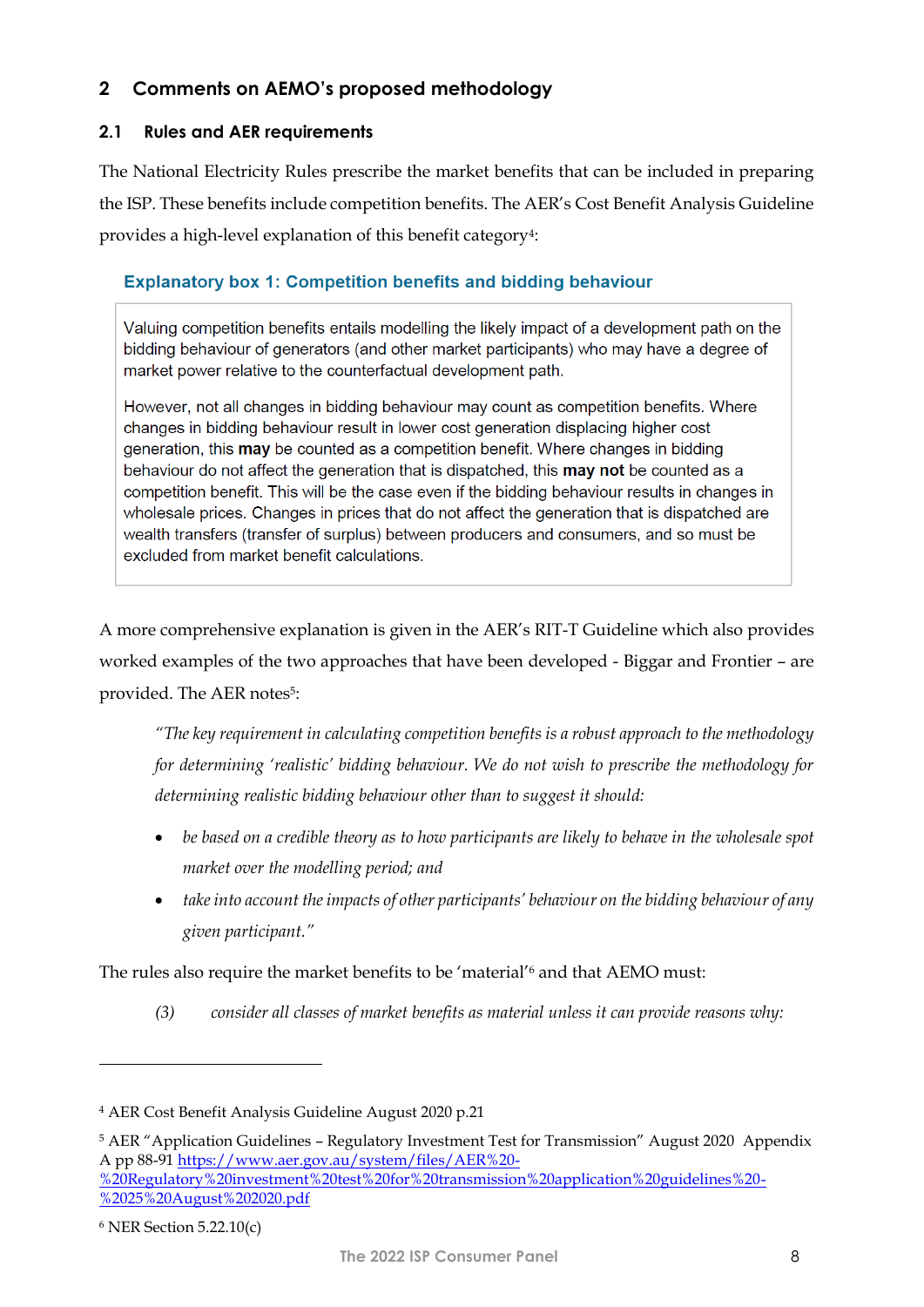- *(i) a particular class of market benefit is likely not to materially affect the outcome of the assessment of the development path; or*
- *(ii) the estimated cost of undertaking the analysis to quantify the market benefit is*  likely to be disproportionate given the level of uncertainty regarding future *outcomes.*

There is no further guidance in the rules as to how 'material' is to be measured or defined. There is also no guidance as to what level of analysis would be 'disproportionate'.

The Panel is of the view that the materiality of competition benefits needs to be considered in the context of the level of certainty/uncertainty in the measurement methodology. This is consistent with the reference in the rules to '*the level of uncertainty regarding future outcomes'*.

We consider that it is implicit in the rules and required by various aspects of the AER's Forecasting Best Practice Guidelines, that benefits should only be included in the ISP and treated as material if they can be robustly estimated with sufficient confidence that basing a decision on them will result in an outcome that is in the long term interests of consumers.

This approach is consistent with the approach AEMO, EY and TransGrid have taken to the 'dynamic' aspects of competition benefits. The AER's guidelines allow both static and dynamic competition benefits to be included in an ISP and RIT-T but all of the parties who have investigated these benefits have concluded that dynamic benefits are so uncertain and difficult to model accurately that they should not be included. We agree with that conclusion, but consider that static benefits are also extremely uncertain and should either be excluded or discounted to reflect that high level of uncertainty.

The Consultation Paper states (p3):

*AEMO's decision to not routinely calculate competition benefits as part of the ISP Methodology was driven by the significant complexity and uncertainty associated with modelling these benefits. This complexity and input uncertainty is compounded when considering benefits of multiple projects that collectively form a candidate development path (CDP), rather than individual elements that meet an identified system need. AEMO therefore concluded that the estimated cost of undertaking the analysis to quantify the market benefit is likely to be disproportionate, given the level of uncertainty regarding future outcomes.*

We agree with this assessment.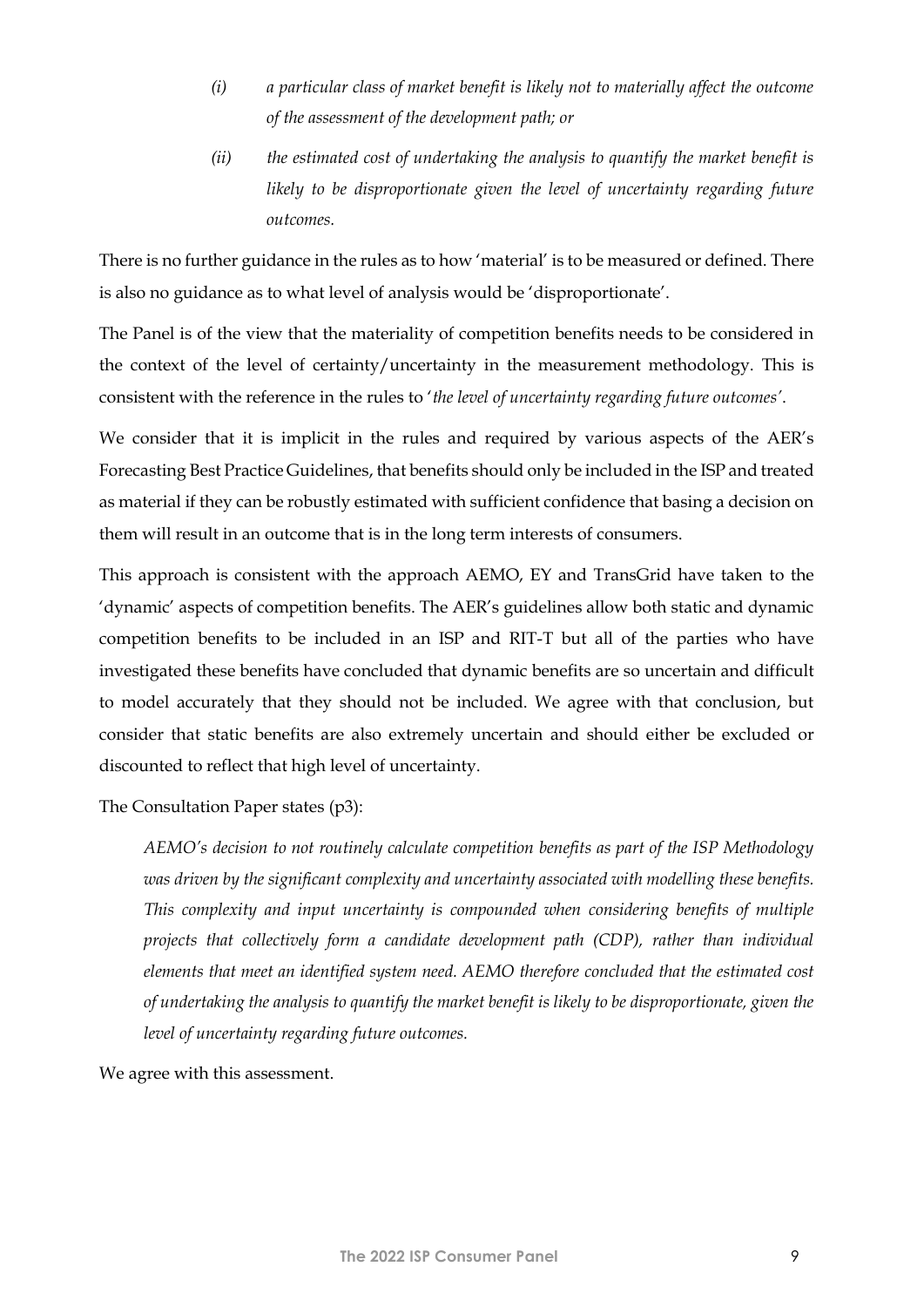#### <span id="page-9-0"></span>**2.2 The role of TransGrid's approach to HumeLink**

As context we note the role of TransGrid's application of the RIT-T in this consultation<sup>7</sup>:

*"Concurrently with AEMO developing the ISP Methodology, TransGrid has been progressing the RIT-T for the HumeLink project. In its Project Assessment Draft Report (PADR), TransGrid concluded that it did not expect competition benefits to be material in terms of identifying the preferred option for this RIT-T. However, through additional testing of expected competition benefits undertaken following the PADR, TransGrid identified that competition benefits did constitute a material class of benefits for the HumeLink project and therefore the net market benefit. As a result, TransGrid did include competition benefits in its RIT-T for HumeLink using an approach outlined in its Project Assessment Conclusion Report (PACR).*

*… Given that HumeLink was identified as an actionable ISP project in the 2020 ISP and TransGrid has subsequently identified material competition benefits through its RIT-T process, AEMO considers it necessary to develop and consult on a targeted methodology for calculation of competition benefits that balances computational complexity with the NER requirement to consider all classes of market benefits unless not likely to impact the outcome of the optimal development path (ODP)"*

As an overarching comment, we are concerned that the methodology proposed has not been subjected to the usual rigour of the NEM's regulatory framework. No formal consultation process exists for the PACR stage of a RIT-T and so usual expectations of peer review, analysis and critique has not found its way to the public domain.

AEMO began consultation on the ISP Methodology in late 2020, holding several public forums and publishing an Issues Paper, a draft ISP Methodology and a final ISP Methodology. The Issues Paper released in February mentioned competition benefits18:

*"Additional classes of benefits may also be considered, including the changes in costs due to intraregional network losses, ancillary services, and competition benefits. The magnitude of these benefits classes is typically low, and may be challenging to quantify appropriately given the level of uncertainty regarding future outcomes. AEMO will consider the appropriate degree of*  inclusion for these benefits classes, particularly if they are expected to materially affect the *assessments."*

<sup>7</sup> Consultation Paper, p7, 8

<sup>8</sup> See p. 40 [https://aemo.com.au/-/media/files/stakeholder\\_consultation/consultations/nem](https://aemo.com.au/-/media/files/stakeholder_consultation/consultations/nem-consultations/2021/isp-methodology/isp-methodology-issues-paper.pdf?la=en)[consultations/2021/isp-methodology/isp-methodology-issues-paper.pdf?la=en](https://aemo.com.au/-/media/files/stakeholder_consultation/consultations/nem-consultations/2021/isp-methodology/isp-methodology-issues-paper.pdf?la=en)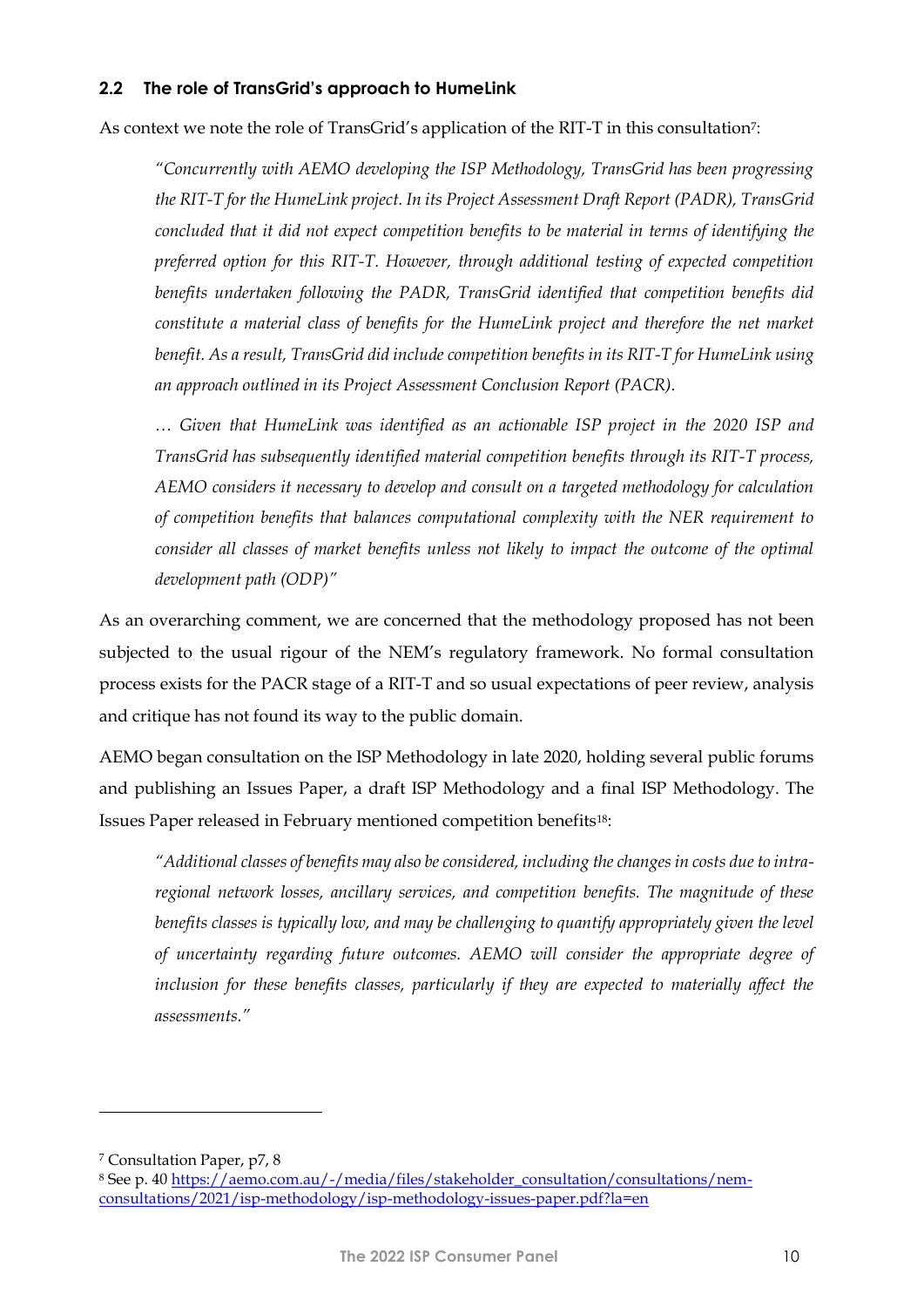TransGrid chose not to make a submission by the 12 March closing date, nor to make a submission on the Draft Methodology by the 28th May closing date. It had the opportunity to raise its views on the inclusion of competition benefits to enable a wider and more considered debate. But it chose not to even when it is reasonable to assume they were engaging with EY to develop their PACR methodology. There were no comments in submissions to the Issues Paper on competition benefits9.

It is possible that had TransGrid or AEMO raised the issue earlier in the course of consultation on the ISP Methodology there would have been wider and more considered engagement and greater confidence in the approach as a result. We do not understand why AEMO has sought to consult on amending the ISP Methodology to add these benefits only 3 months after the Final ISP Methodology was published. We cannot see how AEMO could come to a conclusion to include these benefits now given the extremely limited consultation and the short time before the release of the Draft 2022 ISP.

Given this, we are led to the conclusion that TransGrid was driven to include these benefits so it could still argue the project meets the RIT-T *net market benefits* test given the nearly 250% increase in capex in the preferred option in the PACR (\$3.3 billion) over the preferred option in the PADR (\$1.35 billion).

### <span id="page-10-0"></span>**2.3 AEMO's proposed approach and key issues where feedback was sought**

In this section we provide some specific feedback on aspects of the methodology for assessing competition benefits.

AEMO's proposed methodology segments competition benefits into static and dynamic and then discards the dynamic benefits as being too uncertain and too difficult to model. The methodology then splits the estimation of static benefits into two categories: "Cost Saving" and "Demand Response". The first category is an estimate of the reduction in the cost to the market from reducing the ability of "strategic" players with market power dispatching higher cost generation than would otherwise be the case. The second category is an estimate of the benefits to consumers from increased consumption due to the lower prices resulting from the reduction in strategic bidding10.

<sup>9</sup> See [https://aemo.com.au/-/media/files/major-publications/isp/2021/consultation-summary-report-](https://aemo.com.au/-/media/files/major-publications/isp/2021/consultation-summary-report--isp-methodology.pdf?la=en) [-isp-methodology.pdf?la=en](https://aemo.com.au/-/media/files/major-publications/isp/2021/consultation-summary-report--isp-methodology.pdf?la=en)

<sup>&</sup>lt;sup>10</sup> The use of the term 'demand response' in the historic context of a 2004 paper by Frontier Economics as opposed to the contemporary use of the term by consumers was a mistake and has hindered engagement.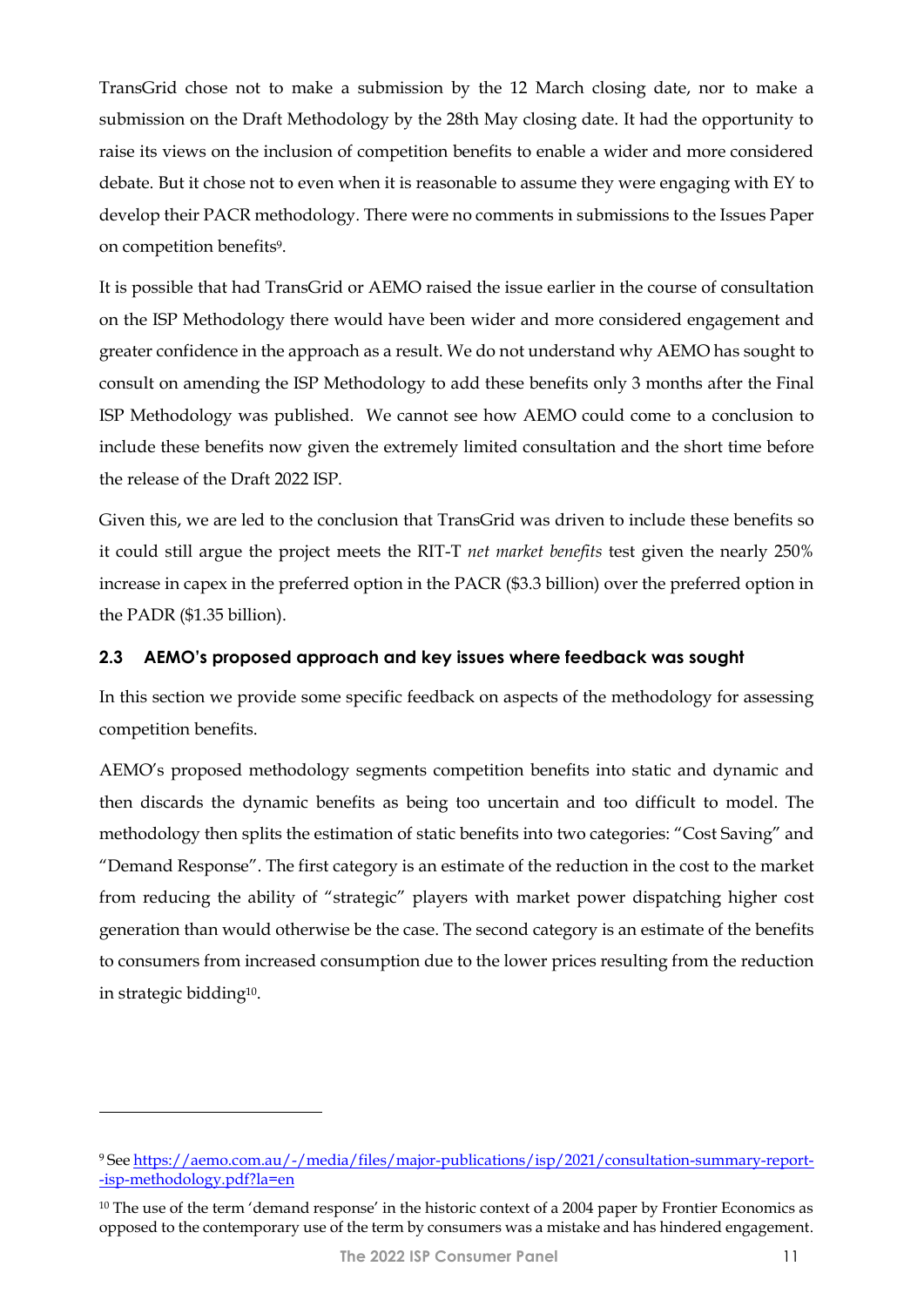To illustrate these two claimed benefits over time, the following is taken from the HumeLink PACR (weighted scenarios): 11



AEMO have sought specific feedback on four key elements:

**Strategic bidding** – the appropriateness of limiting the strategic participation in the game theoretic model to certain coal-fired generators. Our comments can be found at section **[2.4](#page-12-0)**.

**Selection of the generation development plans** – the appropriateness of keeping the generation and storage investment fixed as per the 'no network development' counterfactual case when determining the level of competition and hence competition benefits with and without the CDP. Our comments can be found at section **[2.5](#page-13-0)**.

**Competition benefits due to demand response** – the appropriateness of including this type of competition benefits given that the calculation of this carries significant uncertainty and high computational burden and is influenced by the selection of generation development plans noted above. Our comments can be found at section **[2.6](#page-13-1)**.

**Applicability to the ISP framework** – the appropriateness of the proposed rationalisations to make the calculation of competition benefits in an ISP tractable, including selecting the circumstances where the calculation of competition benefits could materially affect the outcome of the CDP assessment, and choosing the time horizon and scenarios to model in these circumstances. Our comments can be found at section **[2.7](#page-16-0)**.

<sup>11</sup> Analysis of data published here: [www.transgrid.com.au/projects-innovation/humelink#Resources](http://www.transgrid.com.au/projects-innovation/humelink#Resources) The spike in benefits in year 2038 (FY2037-38) is apparent in all scenarios and coincides with a spike in other benefit categories in this same year including 'Avoided unrelated TNSP expenditure', 'Avoided fuel consumption from generation dispatch', 'Avoided voluntary load curtailment' and 'Avoided costs for non RIT-T proponent parties'.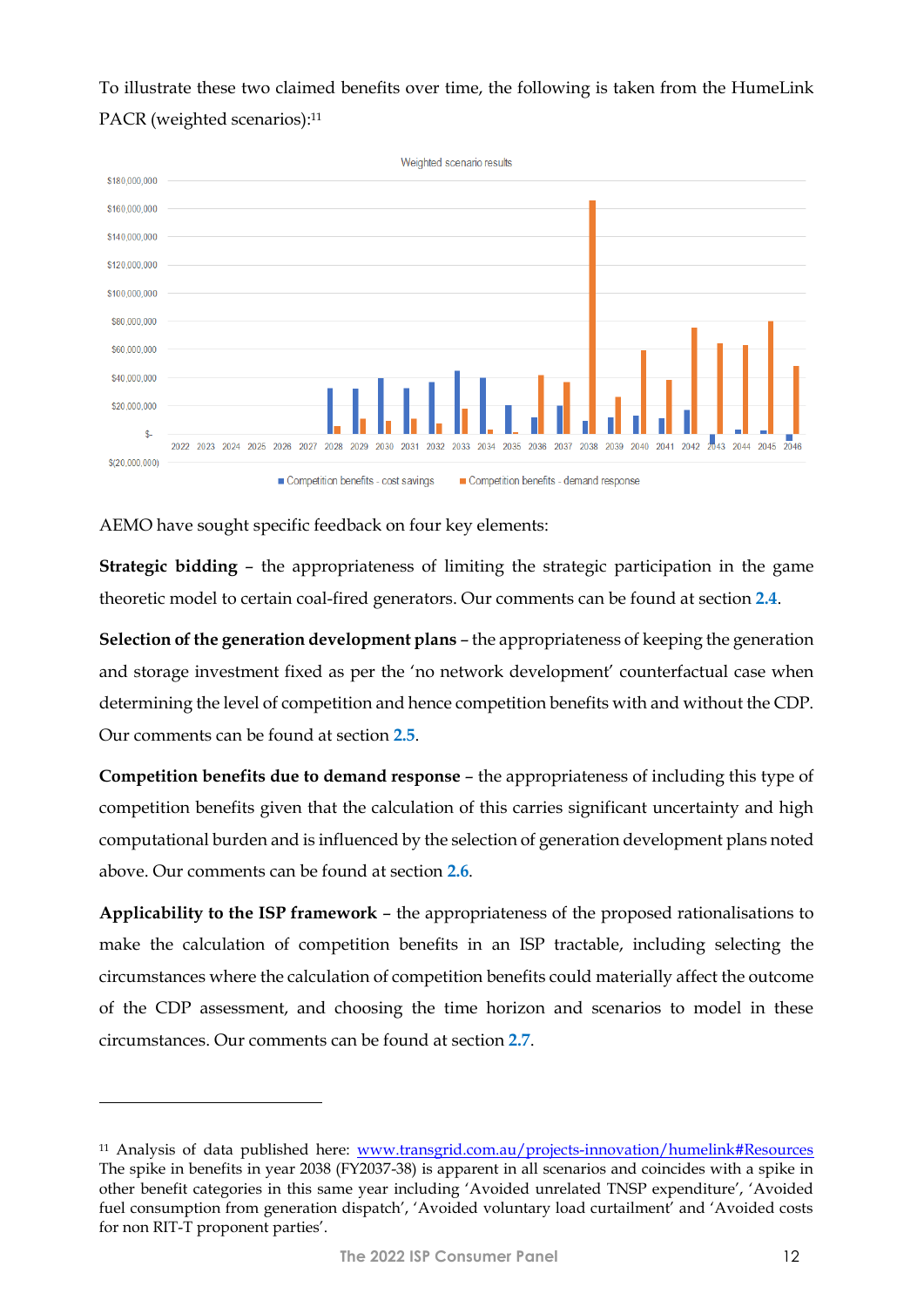#### <span id="page-12-0"></span>**2.4 Strategic bidding**

The proposed approach makes assumptions around which generation portfolios are likely to engage in strategic bidding and then models their behaviour with and without a "candidate ISP development path".

Modelling of bidding behaviours is inherently uncertain and subjective. For example, selection of the four generators is based on a 2019 Frontier Economics report on the impact of the Liddell closure12. The Frontier analysis was completed prior to the NSW Government making its Roadmap commitment of 12 GW of renewable generation and 2GW of firming capacity by 2030.

There is also no alternate approach presented that would allow stakeholders to compare and contrast the proposal. Modelling could be complemented by further analysis of the technical opportunities to exercise market power with and without any development path. We draw attention to analysis of Pivotal Generators undertaken as part of the ACCC Retail Electricity Pricing Inquiry. The Panel is of the view that such analysis would be an appropriate, complimentary approach that would allow for a 'top down' contrast against the 'bottom up' approach afforded by the EY methodology. Such an approach is expected to demonstrate that the analysis of market power is much more complex than the simplifying assumptions in the proposed methodology and that some market power is likely to exist after the completion of the transmission project.

The proposed AEMO methodology makes numerous simplifying assumptions regarding which generators are likely to exercise market power before and after the ISP project. There is no attempt to test these assumptions against actual bidding behaviour in the market. In particular, the methodology assumes that after the augmentation, all generators bid based on their SRMC and no generators exercise market power. This assumption is extremely unrealistic and ignores observable behaviour in the wholesale market.

All coal generators are assumed to have no market power after the augmentation and change their behaviour to bid based on SRMC, but no evidence is provided to demonstrate why that will be the case, especially if most of the new entry generation is wind or solar and coal generation is still required to meet demand at certain times of the day.

It is highly likely that some hydro and gas generators or storage units will also have the ability and incentive to bid above SRMC prices at certain times after the transmission project is completed. This is particularly likely to be the case for HumeLink given the size of the relevant

<sup>12</sup> Frontier Economics "Modelling of Liddell Power Station Closure" December 2019 [https://www.energy.gov.au/sites/default/files/Frontier%20Economics%20Modelling%20of%20Lidde](https://www.energy.gov.au/sites/default/files/Frontier%20Economics%20Modelling%20of%20Liddell%20Power%20Station%20Closure.pdf) [ll%20Power%20Station%20Closure.pdf](https://www.energy.gov.au/sites/default/files/Frontier%20Economics%20Modelling%20of%20Liddell%20Power%20Station%20Closure.pdf)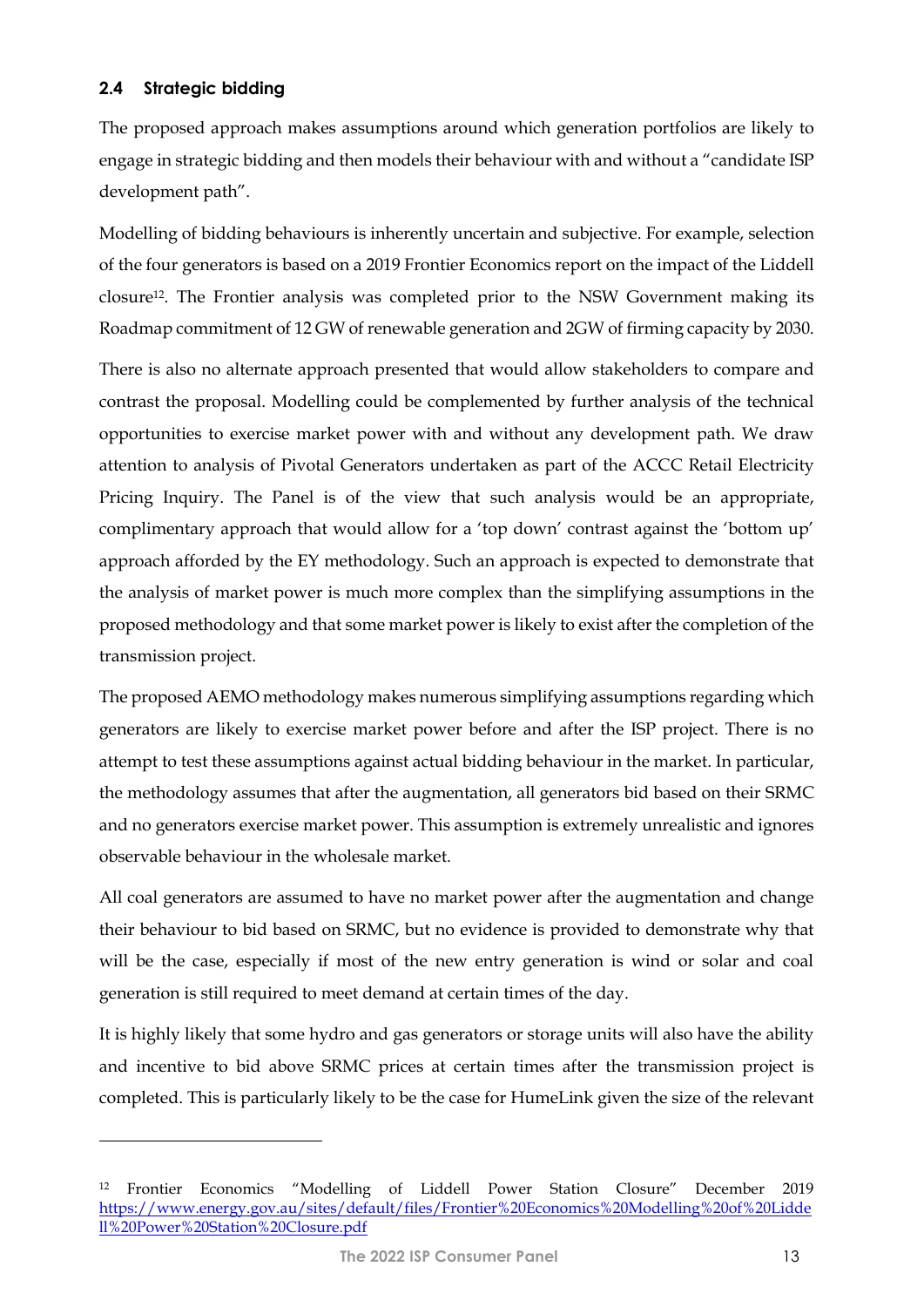units and their common ownership. Indeed, HumeLink could *increase* the market power of certain participants and their ability to bid strategically. The methodology proposed by EY and AEMO ignores these issues on the basis that it is too difficult to model the market power and bidding behaviour of hydro and gas generators and storage providers.

#### <span id="page-13-0"></span>**2.5 Selection of Generation Development Plans**

The methodology proposed by EY uses a misleading comparison between generation development paths that is likely to overstate or even double-count benefits.

In the counterfactual case without the transmission project, EY assumes that there is a overbuild of generation to meet demand instead of the transmission project. However, in the development path with the transmission project EY still includes all of that overbuilt generation *in addition to* the transmission project.

This is inconsistent with the approach taken to development paths and benefit assessment in the remainder of the ISP. The overbuild of generation would not be efficient and would not be built if the market knew the transmission project was being built. This approach will inevitably overstate competition *benefits* by assuming that there is also an unrealistic oversupply of generation that obviously results in a reduction in market power.

As a minimum, AEMO should change this part of the methodology to be consistent with the remainder of the assumptions in the ISP and remove the generation overbuild in the development path with the transmission project.

### <span id="page-13-1"></span>**2.6 Competition benefits due to price elasticity of demand (demand response)**

### **2.6.1 What AEMO propose**

The proposition put by EY is that the increase in competitive bidding that results from the network augmentation leads to lower prices than would have been the case without the augmentation. These lower prices are sustained in the long term and results in increased demand by all classes of consumers producing a "demand response" benefit.

EY state13:

*"… if the demand is highly responsive to the price changes … the competition benefits due to demand response is higher and vice versa"*

The use of the term 'demand response' in the historic context of a 2004 paper by Frontier Economics - as opposed to the contemporary use of the term by consumers as referring to more

<sup>13</sup> EY 3.2.4 page 15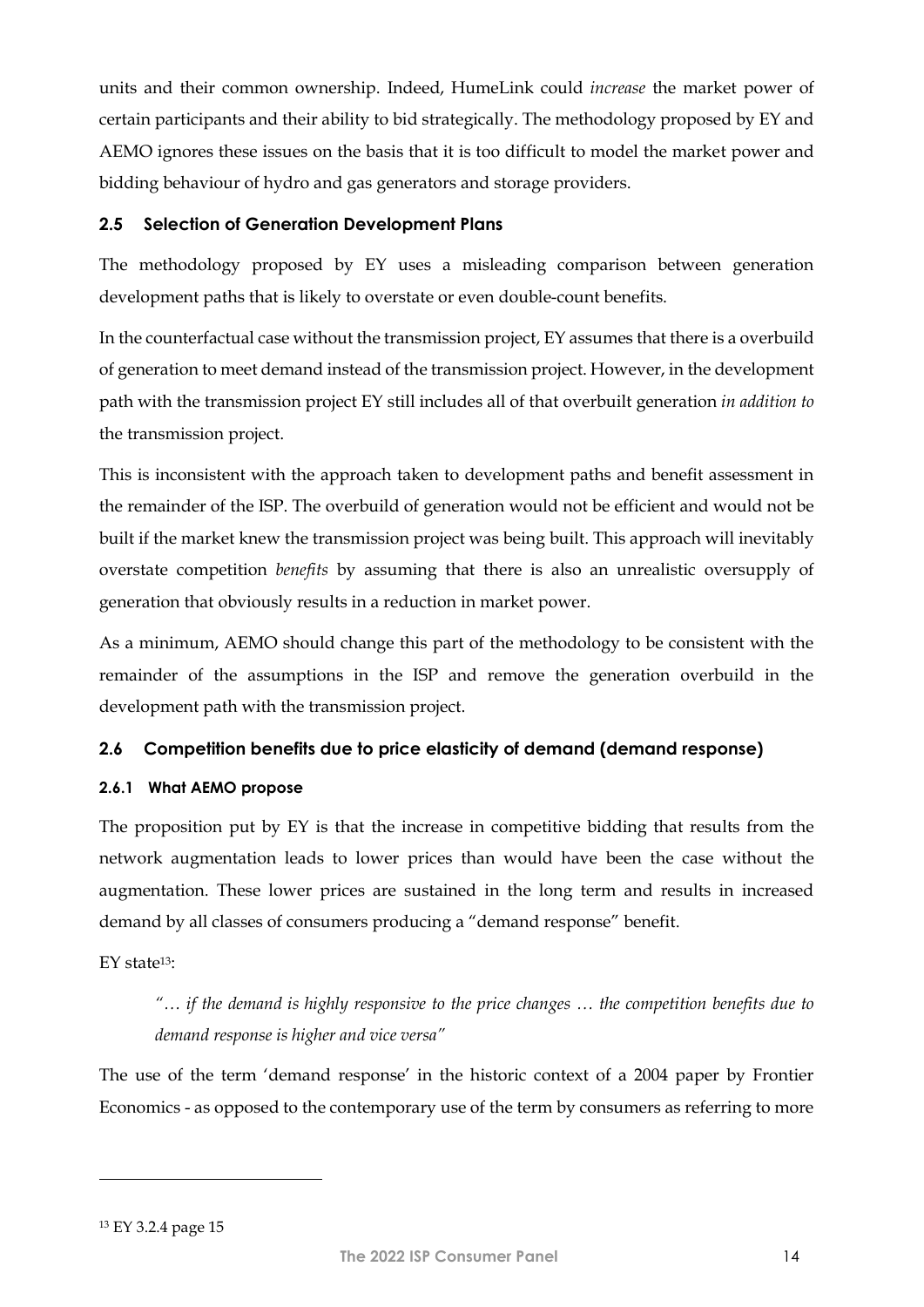real-time actions from consumers in response to price or other signals - was a mistake and has hindered engagement.

EY surveyed the limited data on demand elasticities and made what they considered 'conservative' assumptions to lessen the size of any benefit and then adjusted the elasticities to adjust from retail prices to wholesale prices because the latter are the basis for competition benefits eg if the wholesale price is half the retail price then elasticities would be halved.

AEMO propose to adopt an elasticity of 0.05 as proposed by EY.

### **2.6.2 Panel comments**

We do not support inclusion of this category of benefits in the ISP. We do agree with AEMO's comment (p. 12):

*"…the calculation of this carries significant uncertainty and high computational burden and is influenced by the selection of generation development plans noted above."*

We do not agree with the proposition implicit in the EY approach that 'more modelling' equates with 'better modelling' or that 'if only we run another simulation, we will get a better answer'. We look to the fundamentals, which show that the modelling is based on unproven assumptions that mean it cannot be relied on as discussed below:

- The empirical data on elasticities is very limited at best and we are not given the empirical basis for the elasticities that will be used**.** Applying a so-called 'conservative' elasticity does not make the modelling results less uncertain and hence their inclusion more justifiable**.**
- These benefits are based on assumptions of the elasticity of demand to electricity prices. EY notes that 'elasticity of demand values are generally estimated relative to residential or retail electricity price. EY also notes that *'[c]ompetition benefits modelling is applied at the wholesale price level whereas elasticity of demand is relative to retail electricity price' so a conversion factor must be applied".* There are several major limitations in this approach and the underlying retail and wholesale price estimates:
	- o No evidence is provided that the very limited historical elasticities are a good guide to elasticities for the period to 2050 when there will be fundamental changes in the electricity market. For example, it assumes the wholesale price will remain the same proportion of the delivered retail electricity price over that period, despite material changes in those proportions over recent years and the likelihood of even greater changes in the next 10 years. The forecasts in the ISP and the NSW Roadmap amongst many others, suggest that expansion of renewable generation will drive a fall in wholesale prices as a percentage of the delivered price as other components such as network costs and system security services increase in importance.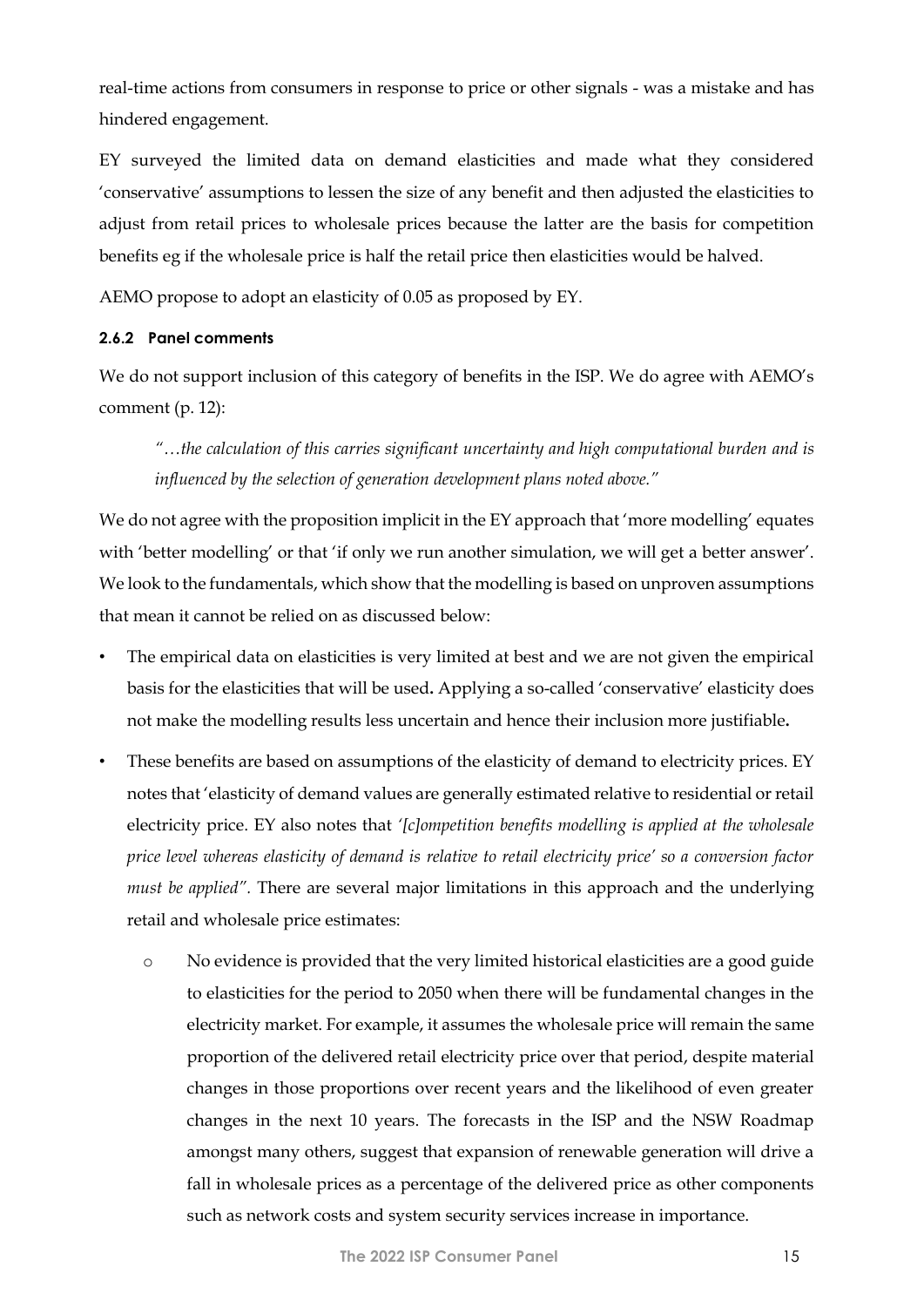- o Estimates of future retail prices are extremely difficult to calculate, especially over the 10-15 year period used for these estimates. The ISP's estimates of retail prices rely on the approach used by the AEMC for its price trends reports. However, the AEMC price trends report only estimates retail prices for the next 2 years and is also based on a large number of simplifying assumptions. Any expected falls in retail prices due to transmission project would likely be swamped by the potential for an increase in network charges if interest rates increased from their record low levels.
- The modelling assumes retailers will pass on the full predicted price reductions. No empirical evidence is provided on this assumption. Recent history of how retail prices have changed in response to wholesale price reductions shows limitations of this assumption.
- The assumption that C&I customers will respond to forecast lower prices fails to understand C&I customer behaviour is not supported by evidence or by Panel members' extensive experience in this area:
	- o Most C&I customers' electricity consumption is set by their technology and its asset life; once they have invested in their production facility a fall in prices is taken as an increase in margin, not the opportunity to expand consumption
	- o When these consumers consider whether to replace or expand their technology/production assets, electricity price is just one factor that varies in importance depending on the business. A statement that 'the price of electricity is going to fall because an ISP investment will usher in SRMC pricing that will slightly lower the power price' would be almost irrelevant in their investment decision. Unless there is a retailer willing to commit to a long term hedge for the life of the next asset, it is very unlikely to result in a C&I customer expanding production and increasing electricity consumption
- The graph above that shows incidence over time of demand response benefits in TransGrid's PACR has most of the benefits occurring from 2036 with huge benefits in 2038. TransGrid then applies the same low discount rate to these benefits as is applied to other costs and benefits, which is inconsistent with the high level of uncertainty as to whether those benefits will arise. We do not think any certainty (even so-called 'conservative' assumptions) can be given to these claimed benefits.

The Panel is of the view that this category of benefits warrants an even more conservative approach: exclude this class of benefits or set the price elasticity of demand for this class of benefits at zero until a more defensible approach has been subject to the usual scrutiny.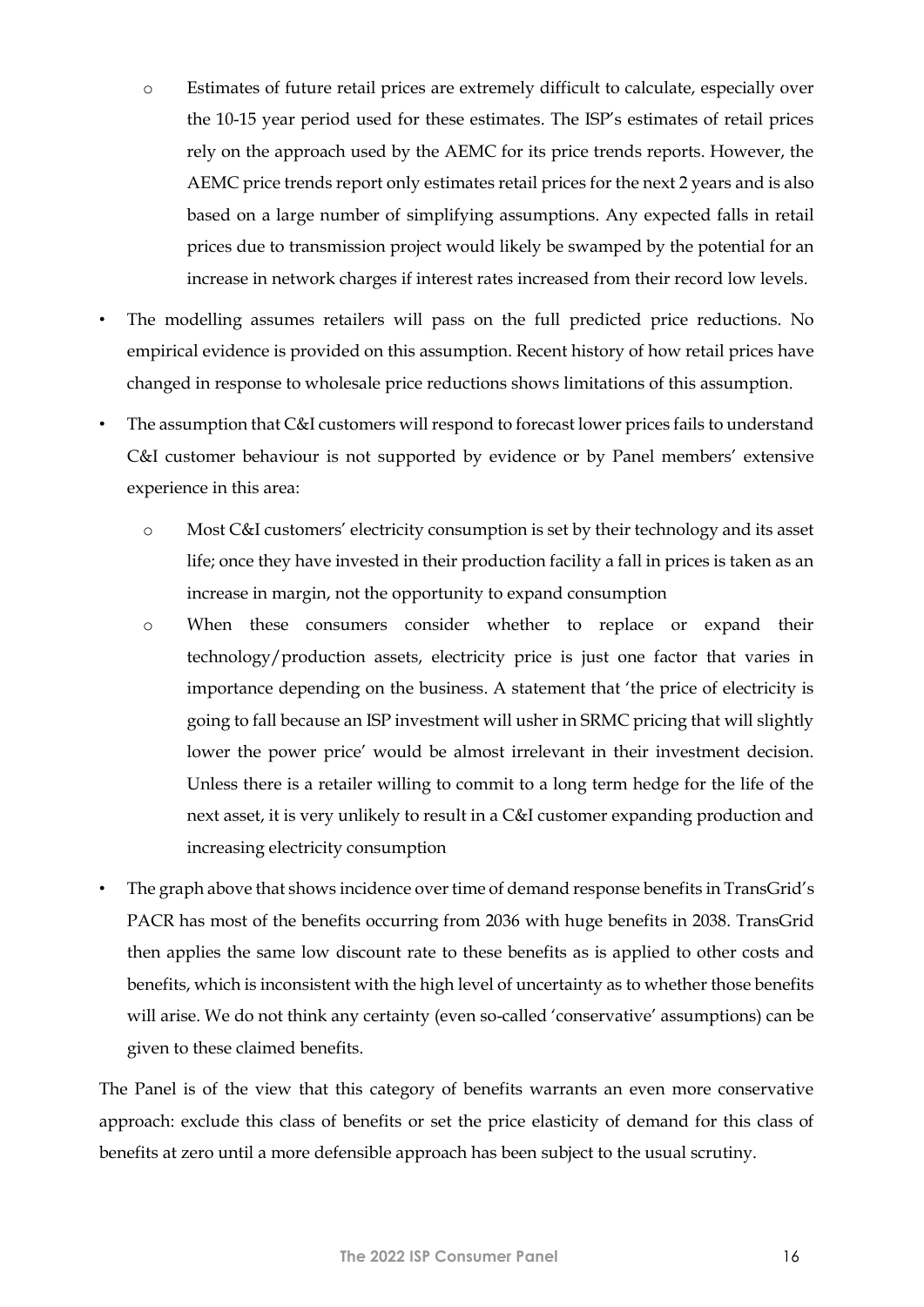#### <span id="page-16-0"></span>**2.7 Applicability to the ISP framework**

The EY approach was developed for a RIT-T. It is not clear to us that it will scale effectively to the ISP and the Candidate Development Paths being considered as opposed to individual projects like in a RIT-T.

The Panel agrees with the underlying premise that strategic portfolio concentration will reduce over time and that this will be, in part, due to some of the ISP Development Path investments. However, while it is possible to accept that increasing competition (or, more accurately, reducing the ability to engage in strategic bidding) is an outcome of more transmission capacity, allocating benefits to specific projects or development paths does not appear to be supported by a robust methodology.

The Panel also has significant concerns with the time horizon assumed for calculating competition benefits. AEMO's proposed methodology assumes that competition benefits will continue to exist for 10 years from commissioning of the transmission project. This is based on an assumption that generators with market power immediately before the transmission project would have retained the same level of market power for 10 years if the transmission project did not occur.

AEMO's approach is an improvement on the approach adopted by TransGrid in the HumeLink PACR, which appears to have assumed competition benefits will continue for the entire 20 year modelling period. However, we consider that even a 10 year period is highly unrealistic and likely to overstate the magnitude of any competition benefits.

In reality, many factors are likely to erode generators' market power and their ability to engage in strategic bidding much sooner. Persistent exercise of market power is likely to result in further regulatory reforms, as has already been seen in reforms like the 'bidding in good faith' and '5 minute settlement' rule changes by the AEMC and the Federal Government's 'big stick' legislation. A large amount of new generation is also expected to enter the market over the next few years as the NEM decarbonises and decentralises. This is expected to erode the market power of existing generators as coal generators, who previously had market power, exit the market sooner than planned.

In the context of assessing the net benefits of an individual project under the RIT-T or the ISP feedback loop or TOOT test, we also think it is problematic to assign the full amount of competition benefits to a single transmission project for a lengthy period of time. If that specific transmission project had not proceeded, it is reasonably likely that another transmission project would proceed in the near future and have a similar effect on market power. For example, it seems extremely unrealistic for AEMO, EY and TransGrid to assume that if HumeLink did not proceed, all existing NSW coal generators would retain their current levels of market power for